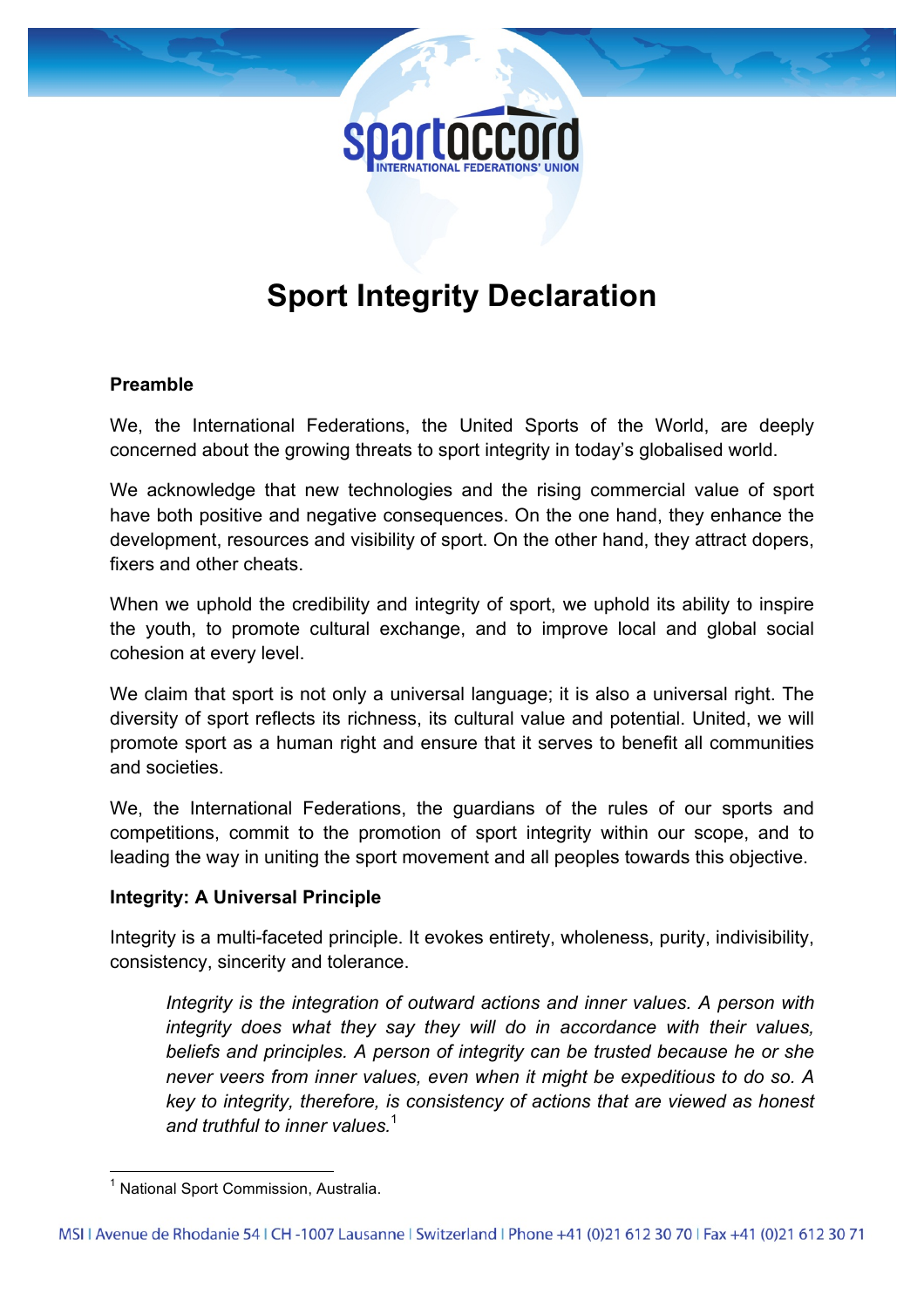

Integrity and tolerance are drivers for social cohesion. They are drivers for personal and collective fulfillment and lifestyle. They are drivers for open-mindedness and consideration of all cultures, all religions and all beliefs.

## **Sport: A Universal Language**

Sport transcends cultures, religions and beliefs. Sport is a meeting place for cohesion, integration and education, supporting physical and mental accomplishment. There is no other human activity that has such potential to unite people and peoples.

*Sport has the power to change the world. It has the power to inspire. It has the power to unite people in a way that little else does. It speaks to youth in a language they understand. Sport can create hope where once there was only despair. It is more powerful than government in breaking down racial barriers. It laughs in the face of all types of discrimination.* 2

## **Sport Integrity: A Universal Challenge**

Integrity in sport relies on the authenticity of the outcome of sporting competitions that are entirely and exclusively based on the merits of the competitors involved.

Integrity constitutes the essence of sport, as well as the authenticity seal and ultimate guardian of its innate values.

Today, sport faces a plethora of challenges to its integrity that, in their scope, dynamics and consequences, threaten its commercial and public appeal.

• *Recalling* Article 7 of the UNESCO International Charter of Physical Education and Sport (1978):

> *Top-class sport and sport practised by all must be protected against any abuse. The serious dangers with which phenomena such as violence, doping and commercial excesses threaten its moral values, image and prestige pervert its very nature and change its educative and health promoting function. (…) A prominent place must be assigned in curricula to educational activities based on the values of sport and the consequences of the interactions between sport, society and culture.*

 <sup>2</sup> Nelson Mandela.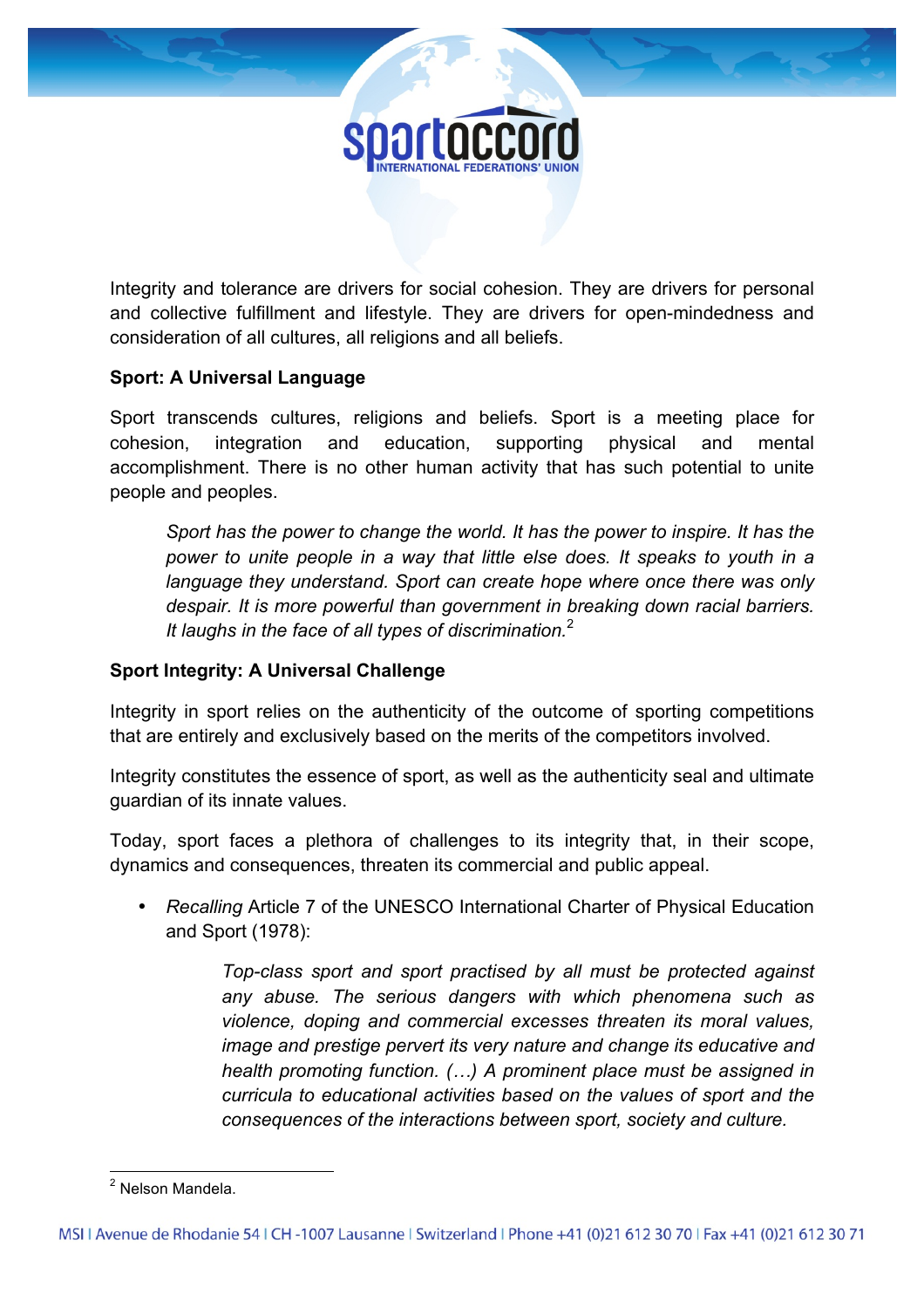

• *Recalling* Article 1 of the Council of Europe Sports Charter (1992):

*The promotion of sport as an important factor of human development implies to protect and develop the moral and ethical bases of sport, and the human dignity and safety of those involved in sport, by safeguarding sport, sportsmen and women from exploitation from political, commercial and financial gain, and from practices that are abusive or debasing.* 

• *Recalling* the Council of Europe Code of Sports Ethics (1992), Sport Integrity and Fair Play encompasses the same challenges:

> *Fair play is defined as much more than playing within the rules. It incorporates the concepts of friendship, respect for others and always playing within the right spirit. Fair play is defined as a way of thinking, not just a way of behaving. It incorporates issues concerned with the elimination of cheating, gamesmanship, doping, violence (both physical and verbal) exploitation, unequal opportunities, excessive commercialisation and corruption.*

> *Fair play is a positive concept. Sport is cultural activity which, practised fairly, enriches society and the friendship between nations. Sport is also recognised as the individual activity which, played fairly, offers the opportunity for self-knowledge, self-expression and fulfilment; personal achievement, skill acquisition and demonstration of ability; social interaction, enjoyment, good health and well-being.*

#### **Power in Unity: United Sports Declaration**

*Stressing* the tremendous need for international sports organisations to unite in the fight to protect sport integrity and to preserve the sportsmen and women, the sports fans and the public from cheating and other misbehaviour in sport, we endorse and adopt the present Declaration.

*Not underestimating* the need for international cooperation and coordination with intergovernmental stakeholders and law enforcement authorities to secure our events and sports, by the present Declaration we stress that the sport movement shall take the lead in upholding the following principles.